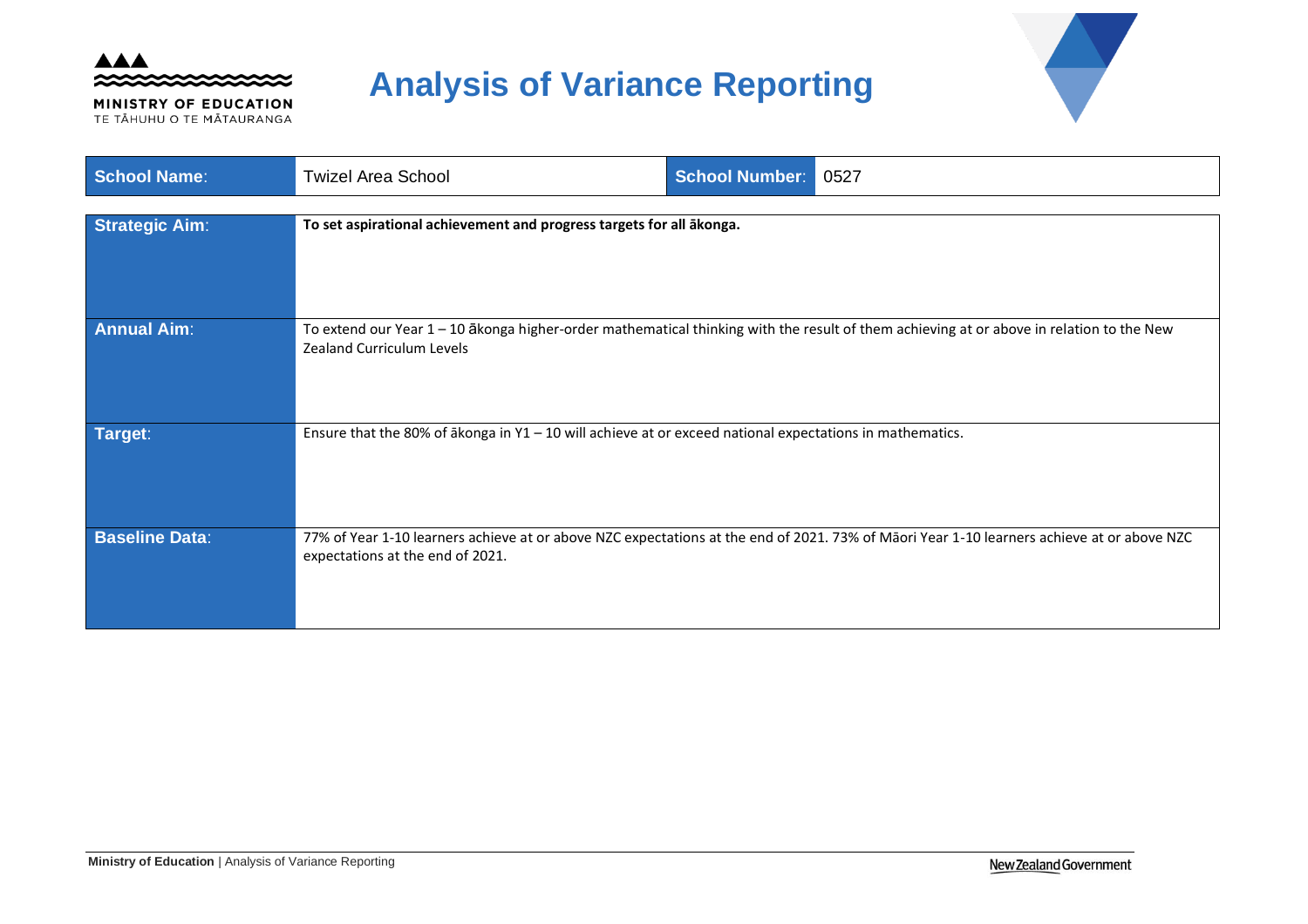

MINISTRY OF EDUCATION TE TĂHUHU O TE MĂTAURANGA

# **Analysis of Variance Reporting**



| <b>Actions</b>                                                                                                                                                                                                                                                                                                                                                                                                                                                                                                                                                                                                         | <b>Outcomes</b>                                                                            | <b>Reasons for the variance</b>                                                                                                                                                                                                                                                                                                                                                                                                                                                                                                                                                                                                                                                                                                                                                                                                                                                                                                                                                                                                                             | <b>Evaluation</b>                                                                                                                                                                                                                                                                                                                                                                                                                                                                                                                                                                                                                                                                                                                                                                      |
|------------------------------------------------------------------------------------------------------------------------------------------------------------------------------------------------------------------------------------------------------------------------------------------------------------------------------------------------------------------------------------------------------------------------------------------------------------------------------------------------------------------------------------------------------------------------------------------------------------------------|--------------------------------------------------------------------------------------------|-------------------------------------------------------------------------------------------------------------------------------------------------------------------------------------------------------------------------------------------------------------------------------------------------------------------------------------------------------------------------------------------------------------------------------------------------------------------------------------------------------------------------------------------------------------------------------------------------------------------------------------------------------------------------------------------------------------------------------------------------------------------------------------------------------------------------------------------------------------------------------------------------------------------------------------------------------------------------------------------------------------------------------------------------------------|----------------------------------------------------------------------------------------------------------------------------------------------------------------------------------------------------------------------------------------------------------------------------------------------------------------------------------------------------------------------------------------------------------------------------------------------------------------------------------------------------------------------------------------------------------------------------------------------------------------------------------------------------------------------------------------------------------------------------------------------------------------------------------------|
| <b>What did we do?</b>                                                                                                                                                                                                                                                                                                                                                                                                                                                                                                                                                                                                 | <b>What happened?</b>                                                                      | <b>Why did it happen?</b>                                                                                                                                                                                                                                                                                                                                                                                                                                                                                                                                                                                                                                                                                                                                                                                                                                                                                                                                                                                                                                   | <b>Where to next?</b>                                                                                                                                                                                                                                                                                                                                                                                                                                                                                                                                                                                                                                                                                                                                                                  |
| Identified target ākonga<br>and cohorts using data,<br>planned and implemented<br>appropriate interventions<br>for 2021<br><b>Identify ALIM intervention</b><br>ākonga and began<br>programme (COVID<br>disrupted)<br>Encouraged 'hands-on'<br>approaches to maths in all<br>classes.<br><b>Professional Learning</b><br>Group establishment,<br>meetings and progress<br>COVID disrupted<br>Provided extension<br>opportunities for able<br>maths problem solvers<br>(National Competitions,<br>Aoraki Maths and<br>extension group in Year 8).<br>Analysed progress and<br>achievement of ākonga<br>against the goal | 70% of ākonga in Y1 - 10<br>achieved at or exceed national<br>expectations in mathematics. | This is an underperformance when<br>compared to the target, and to<br>previous years' results.<br>Many of the ideas and changes<br>that the school planned were not<br>able to progress due to COVID<br>disruptions as well as a change in<br>leadership within the school which<br>ended up sending higher priority to<br>other areas in the Charter. There<br>has been discussion across the<br>staff that the Numeracy Project<br>resources no longer serve their<br>purpose and new methodology<br>and training is required for staff.<br>Attainment within the Y1-6 and<br>Y10 areas is 'normally' distributed<br>for the school, but attainment in<br>the Y7-9 area is unusually skewed<br>towards lower levels.<br>Of those in the lower attainment<br>levels across the Y1-10 cohort,<br>transient, Māori and low attending<br>students are over represented.<br>Initiatives from the annual target<br>document were not able to gain<br>traction due to COVID disruptions.<br>This included parent engagement,<br>ALIM interventions, the PLGs and | Identify target ākonga and<br>cohorts using data, plan<br>and implement appropriate<br>interventions for 2022<br><b>Identify DMIC intervention</b><br>ākonga and begin<br>programme<br>Deliberately teach<br>$\bullet$<br>strategies to enhance<br>deeper thinking and<br>understanding in maths.<br>Encourage appropriately<br>researched approaches to<br>maths in all classes.<br><b>Professional Learning</b><br>Group establishment and<br>regular meetings<br>Provide extension<br>opportunities for able<br>maths problem solvers<br>(National Competitions,<br>Aoraki Maths and<br>extension group in Year 8).<br>Analyse and report the<br>progress and achievement<br>of ākonga against the goal<br>Explore and share the wide<br>range of resources<br>available at school. |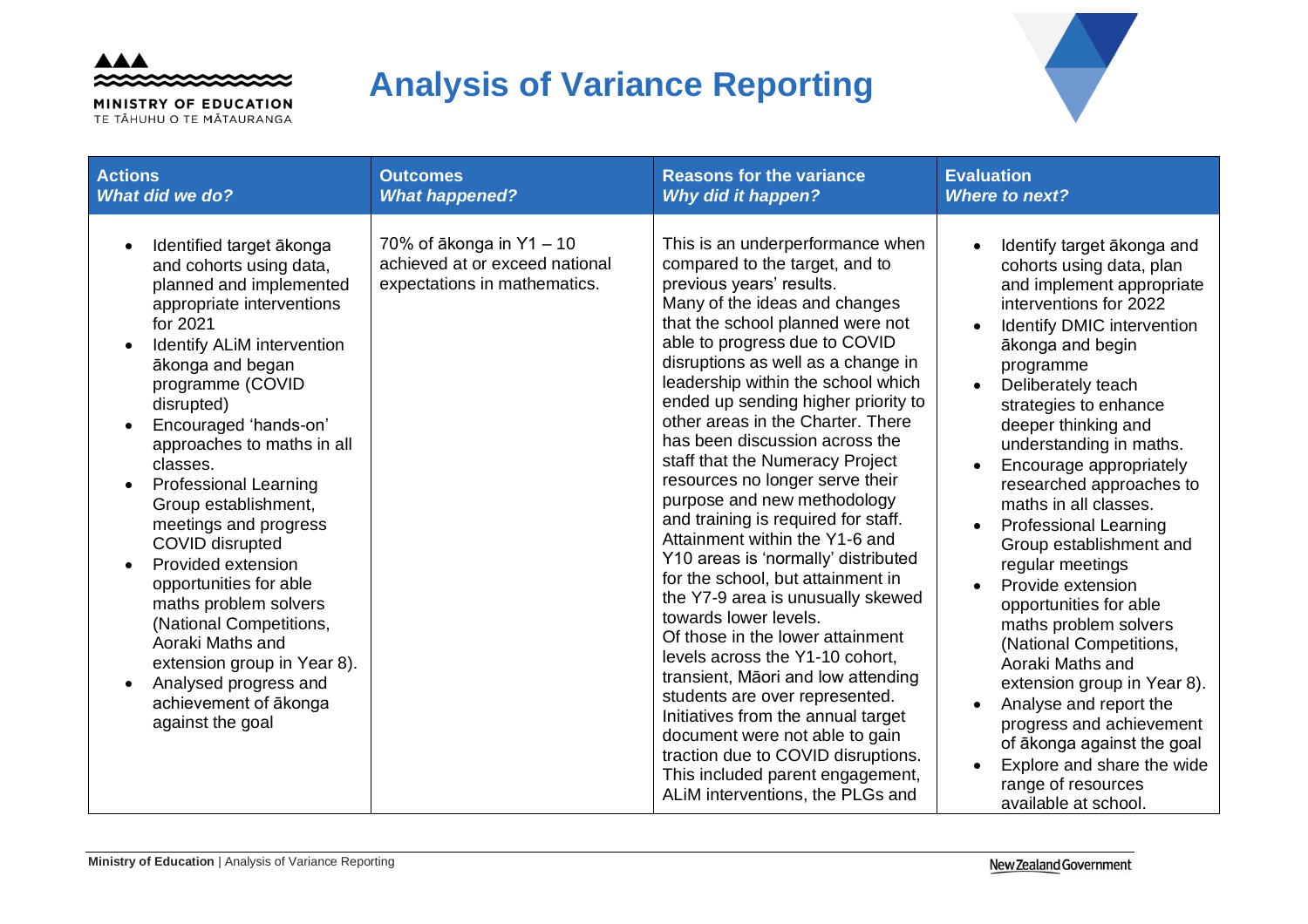|                                                                                                                                                                                                                                                                                                                                                                                                                                                                                                                                                                                                                                                                                                                                                                                                                                                                                                                                                                                                                                                                                                                                                                                                                                                                                                                                                                                                                                                                                |  | 'hands-on' teaching and learning<br>experiences. | Produce support materials<br>for parents |  |
|--------------------------------------------------------------------------------------------------------------------------------------------------------------------------------------------------------------------------------------------------------------------------------------------------------------------------------------------------------------------------------------------------------------------------------------------------------------------------------------------------------------------------------------------------------------------------------------------------------------------------------------------------------------------------------------------------------------------------------------------------------------------------------------------------------------------------------------------------------------------------------------------------------------------------------------------------------------------------------------------------------------------------------------------------------------------------------------------------------------------------------------------------------------------------------------------------------------------------------------------------------------------------------------------------------------------------------------------------------------------------------------------------------------------------------------------------------------------------------|--|--------------------------------------------------|------------------------------------------|--|
| <b>Planning for next year:</b>                                                                                                                                                                                                                                                                                                                                                                                                                                                                                                                                                                                                                                                                                                                                                                                                                                                                                                                                                                                                                                                                                                                                                                                                                                                                                                                                                                                                                                                 |  |                                                  |                                          |  |
| To continue to make progress across the school in developing a curriculum and educational facility that is responsive to cultures, needs, interests<br>and aspirations of all<br>Introduction to NPDL, review of 'Collaboration/Whanaukataka' and our related teaching practices including culturally responsive<br>practice<br>• Collaboration with Kāhui Ako key staff working through agreed programme to introduce New Pedagogies for Deeper Learning (NPDL)<br>• Commitment to PD sessions across the Kāhui Ako Schools and Jumbo Day<br>• Review, using the NPDL rubric whanaktaka practices across the curriculum<br>• Use the 4 quadrants to begin to enhance learning programmes and outcomes<br>Review of assessment practices with a view to using PaCT to give overall judgement and progress records<br>• Use of Assessment for Learning Guide to review assessment process across the school<br>• PLD for all staff involved in teaching Mathematics for Years 1-10 in the use of PaCT<br>Engage with PLD in the areas of Digital Fluency, DMIC<br>• Follow Digital Fluency Plan with Core Education to facilitate 120 hours of professional learning with a view to generally increasing fluency and<br>integration of Year 1-8 digital learning portfolios<br>• Work with DMIC Team to facilitate the first year of mentoring support. Dates set for 22nd Feb, 11th May and 22nd August. Provide time and<br>resources for staff to implement coaching changes |  |                                                  |                                          |  |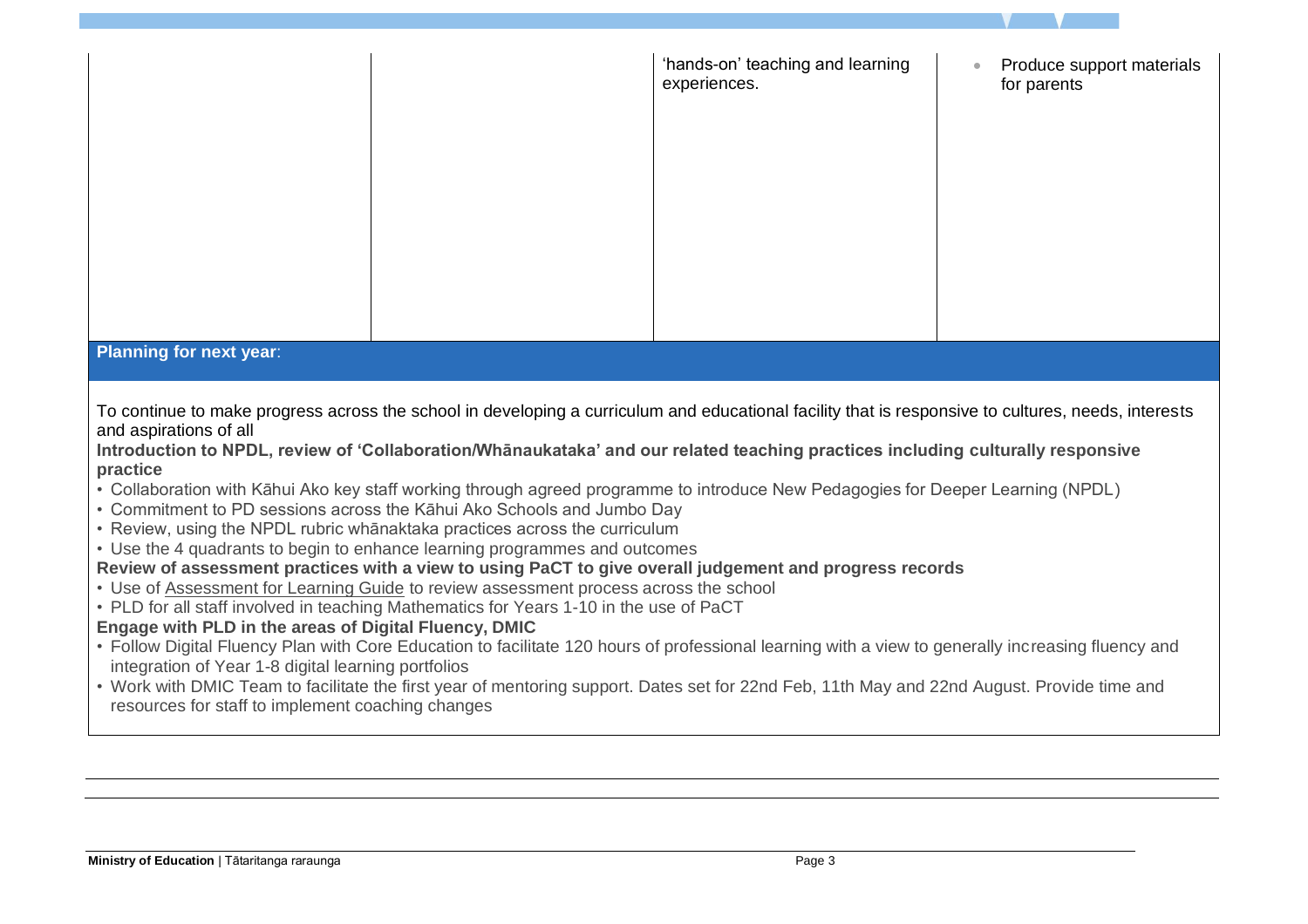| <b>Strategic Aim:</b> | To set aspirational achievement and progress targets for all ākonga.                                                                                                                                                                                                                                                                                                                                                                                                                                                                  |
|-----------------------|---------------------------------------------------------------------------------------------------------------------------------------------------------------------------------------------------------------------------------------------------------------------------------------------------------------------------------------------------------------------------------------------------------------------------------------------------------------------------------------------------------------------------------------|
| <b>Annual Aim:</b>    | To establish and support personalised and aspirational learning programmes for every NCEA student.                                                                                                                                                                                                                                                                                                                                                                                                                                    |
| Target:               | Ensure that support is provided to all NCEA akonga in meeting their personal goals.<br>• At least 45% of ākonga to achieve Merit + endorsements for their certificate (national 2019 - 45.4%, TAS 2020 - 24%).<br>• Of our Year 12 and 13, 38% plan to transition along a vocational pathway, 100% of these ākonga will be supported in making secure<br>transitions to work or further education and training.<br>• 57% of the current Year 13 to achieve a University Entrance Qualification (national 2019 - 54%, TAS 2020 - 83%). |
| <b>Baseline Data:</b> | There were 34 NCEA candidates by the end of 2020. 2020 results showed: Level 1 - 100% Achieved, 40% with Merit endorsement. Level 2 -<br>100% Achieved, 24% with Merit endorsement. Level 3 - 100% Achieved, 20% with Merit endorsement, 80% with University Entrance (all ākonga<br>aiming at UE gained it).                                                                                                                                                                                                                         |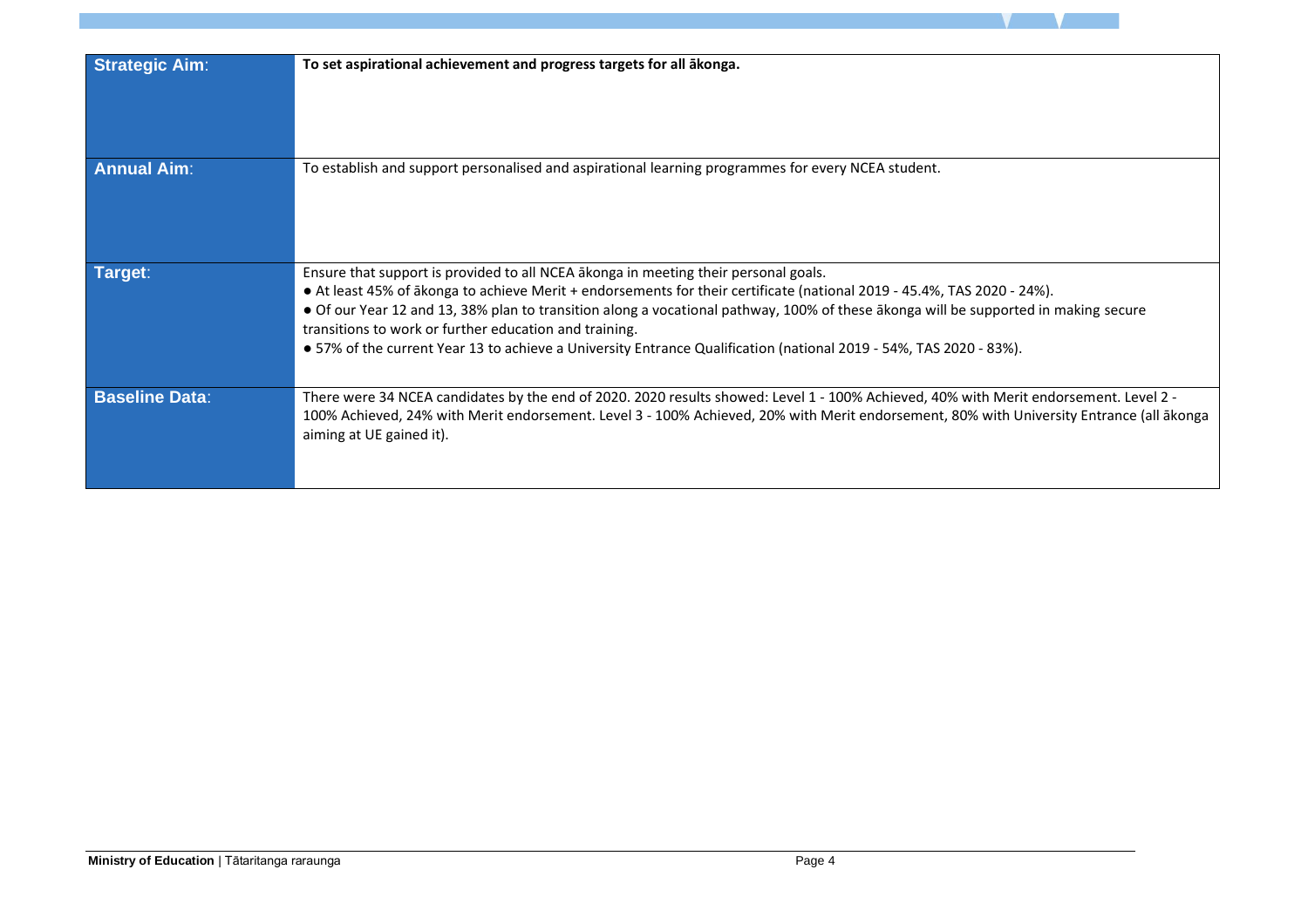| <b>Actions</b>                                                                                                                                                                                                                                                                                                                                                                                                                                                                                                                                                                                                                                                                                                                                                  | <b>Outcomes</b>                                                                                                                                                                                                                                                                                                           | <b>Reasons for the variance</b>                                                                                                                                                                                                                                                                                                                                                                                                                                                                                                                                                                                                                                                                                                                                                                                                                                                                                                                                                                                                                                                          | <b>Evaluation</b>                                                                                                                                                                                                                                                                                                                                                                                                                                                                                                                                                                                                                                                                                                                                                                                                                                                                                                                 |
|-----------------------------------------------------------------------------------------------------------------------------------------------------------------------------------------------------------------------------------------------------------------------------------------------------------------------------------------------------------------------------------------------------------------------------------------------------------------------------------------------------------------------------------------------------------------------------------------------------------------------------------------------------------------------------------------------------------------------------------------------------------------|---------------------------------------------------------------------------------------------------------------------------------------------------------------------------------------------------------------------------------------------------------------------------------------------------------------------------|------------------------------------------------------------------------------------------------------------------------------------------------------------------------------------------------------------------------------------------------------------------------------------------------------------------------------------------------------------------------------------------------------------------------------------------------------------------------------------------------------------------------------------------------------------------------------------------------------------------------------------------------------------------------------------------------------------------------------------------------------------------------------------------------------------------------------------------------------------------------------------------------------------------------------------------------------------------------------------------------------------------------------------------------------------------------------------------|-----------------------------------------------------------------------------------------------------------------------------------------------------------------------------------------------------------------------------------------------------------------------------------------------------------------------------------------------------------------------------------------------------------------------------------------------------------------------------------------------------------------------------------------------------------------------------------------------------------------------------------------------------------------------------------------------------------------------------------------------------------------------------------------------------------------------------------------------------------------------------------------------------------------------------------|
| <b>What did we do?</b>                                                                                                                                                                                                                                                                                                                                                                                                                                                                                                                                                                                                                                                                                                                                          | <b>What happened?</b>                                                                                                                                                                                                                                                                                                     | <b>Why did it happen?</b>                                                                                                                                                                                                                                                                                                                                                                                                                                                                                                                                                                                                                                                                                                                                                                                                                                                                                                                                                                                                                                                                | <b>Where to next?</b>                                                                                                                                                                                                                                                                                                                                                                                                                                                                                                                                                                                                                                                                                                                                                                                                                                                                                                             |
| Students made<br>$\bullet$<br>supported choice of<br>study and or vocational<br>pathways. The timetable<br>was created to ensure<br>that all ākonga receive<br>their required courses.<br><b>NCEA Teachers</b><br>$\bullet$<br>identified priority learners<br>and targeted ākonga<br>likely to achieve either<br>merit or excellence<br>passes in their chosen<br>subjects.<br>Students set their own<br>individual goals for<br>achievement,<br>commenced introduction<br>of MyMahi system for<br>goal setting and<br>progression tracking.<br>Goals regularly shared<br>$\bullet$<br>with mentors and<br>whānau.<br>Interim and formal (3x)<br>$\bullet$<br>per year) mentoring<br>conferences and<br>reporting.<br>Monitoring of courses<br>and achievement | Of those students who completed<br>the year at TAS, and were entered<br>for an NCEA qualification:<br>39% received a Merit or<br>Excellence endorsement<br>100% of our students<br>leaving to a vocational<br>pathway met the<br>requirements of transition<br>64% of Year 13 students<br>attained University<br>Entrance | <b>NCEA Merits and</b><br><b>Excellences</b><br>2020 baseline data was far<br>surpassed by the 2021 cohort<br>$(TAS 2021 = 39\%, TAS 2020 =$<br>24%) and national 2020 results<br>from the NCEA report $(TAS =$<br>39%, national 2020 = 23.3%).<br>Ongoing one to one support for a<br>small cohort created a system<br>where students were supported to<br>meet the requirements of higher<br>level learning. This was sustained<br>throughout COVID disruptions.<br>Students had regular contact and<br>support with mentors.<br>• Vocational pathways<br>Using the same support systems<br>for M/E attainment, courses were<br>tailored to the needs of students.<br>Mentor support was significant<br>throughout the year. Use of the<br>Gateway programme in many<br>cases matched students to<br>appropriate employment<br>pathways, others are enrolled in<br>2022 for further vocational<br>education.<br>• University Entrance<br>57% of the Year 13 cohort were<br>aiming at achieving University<br>Entrance and 64% achieved it. Not<br>only did this surpass our target, it | Students to make a careful<br>choice of study and or<br>vocational pathways. The<br>timetable is created to<br>ensure that all ākonga<br>receive their required<br>courses.<br><b>NCEA Teachers identify</b><br>$\bullet$<br>priority learners and<br>targeted ākonga likely to<br>achieve either merit or<br>excellence passes in their<br>chosen subjects.<br>Students setting their own<br>$\bullet$<br>individual goals for<br>achievement, introduction<br>of MyMahi system for goal<br>setting and progression<br>tracking via Kamar<br><b>SMART Goals shared with</b><br>mentors, parents and<br>whānau via Kamar<br>Interim and formal (3x per<br>year) mentoring<br>conferences. Three mentor<br>reports and one end of year<br>subject report.<br>Monitoring of courses with<br>deliberate acts of teaching.<br>Setting and achieving<br>milestones both short and<br>long-term. Celebrating<br>individual achievements |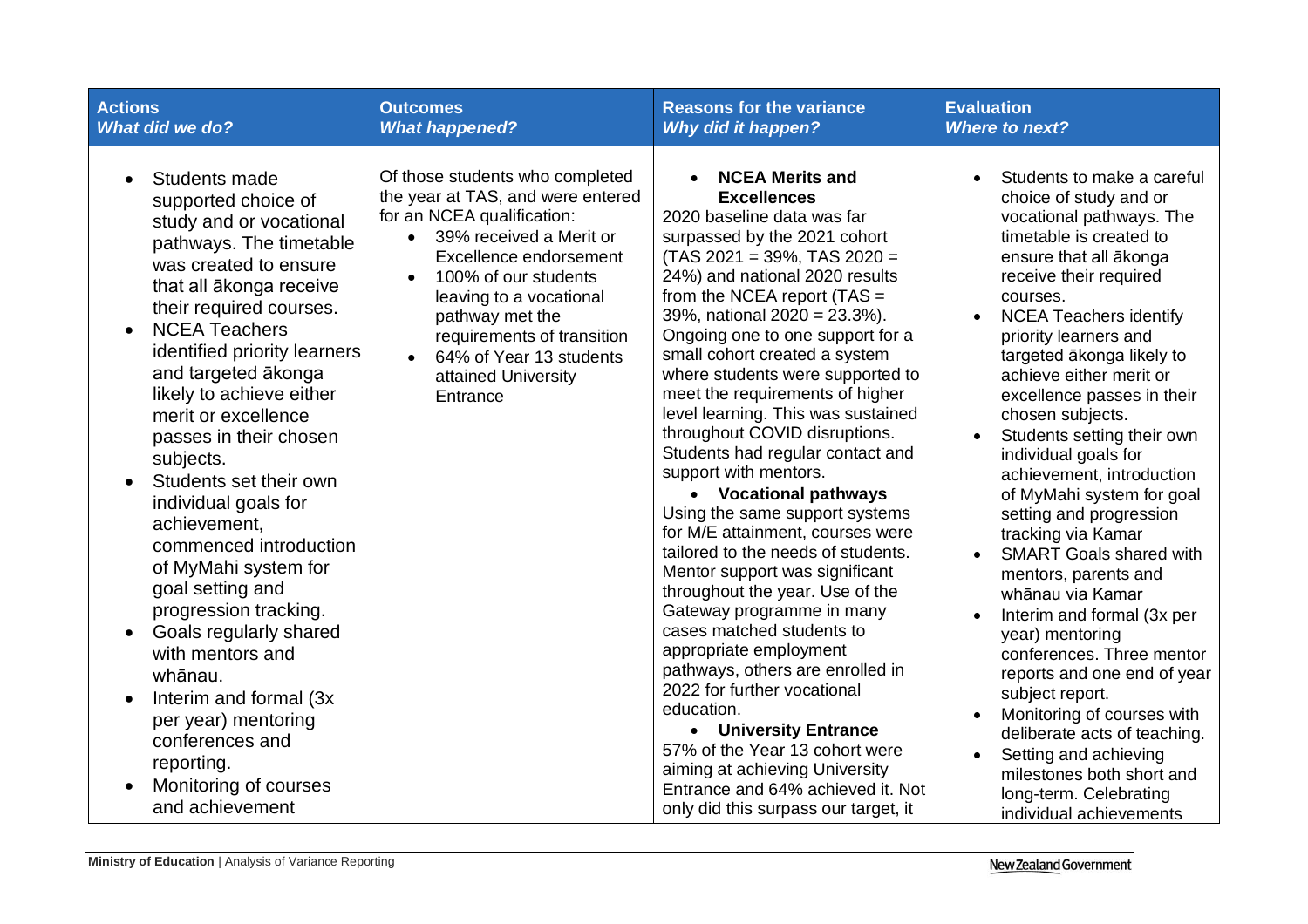| Celebrating individual<br>achievements.<br>Further engagement with<br>$\bullet$<br><b>NCEA</b> review process                                                                                                                                                                                                                                                                                                                                                                                                                                                                                                            |  | also surpassed national 2020<br>official results of 53.4%.<br>Ongoing one to one support for a<br>small cohort created a system<br>where students were supported to<br>meet the requirements of higher<br>level learning. This was sustained<br>throughout COVID disruptions.<br>Students had regular contact and<br>support with mentors. | within WAKA values<br>system.<br>Revisiting both ākonga<br>SMART goals.<br>Summative and formative<br>assessments. Results<br>shared with akonga and<br>whānau using Kamar<br>portal.<br>Students give feedback on<br>$\bullet$<br>relevance and difficulty of<br>individual NCEA standards.<br>PD to develop pedagogy<br>for deeper learning and<br>NCEA extension, as well as<br>inclusion in PB4L-SW<br>practices<br>Further engagement with<br>Kahui Ako and NCEA<br>review process through<br>Accord Days and<br>collaboration with other<br>subject specialists. |  |
|--------------------------------------------------------------------------------------------------------------------------------------------------------------------------------------------------------------------------------------------------------------------------------------------------------------------------------------------------------------------------------------------------------------------------------------------------------------------------------------------------------------------------------------------------------------------------------------------------------------------------|--|--------------------------------------------------------------------------------------------------------------------------------------------------------------------------------------------------------------------------------------------------------------------------------------------------------------------------------------------|------------------------------------------------------------------------------------------------------------------------------------------------------------------------------------------------------------------------------------------------------------------------------------------------------------------------------------------------------------------------------------------------------------------------------------------------------------------------------------------------------------------------------------------------------------------------|--|
| <b>Planning for next year:</b>                                                                                                                                                                                                                                                                                                                                                                                                                                                                                                                                                                                           |  |                                                                                                                                                                                                                                                                                                                                            |                                                                                                                                                                                                                                                                                                                                                                                                                                                                                                                                                                        |  |
| To continue to make progress across the school in developing a curriculum and educational facility that is responsive to cultures, needs, interests<br>and aspirations of all<br>Introduction to NPDL, review of 'Collaboration/Whānaukataka' and our related teaching practices including culturally responsive<br>practice<br>• Collaboration with Kāhui Ako key staff working through agreed programme to introduce New Pedagogies for Deeper Learning (NPDL)<br>• Commitment to PD sessions across the Kāhui Ako Schools and Jumbo Day<br>• Review, using the NPDL rubric whanaktaka practices across the curriculum |  |                                                                                                                                                                                                                                                                                                                                            |                                                                                                                                                                                                                                                                                                                                                                                                                                                                                                                                                                        |  |

• Use the 4 quadrants to begin to enhance learning programmes and outcomes

**Engage with PLD in the areas of NCEA and PB4L-SW**